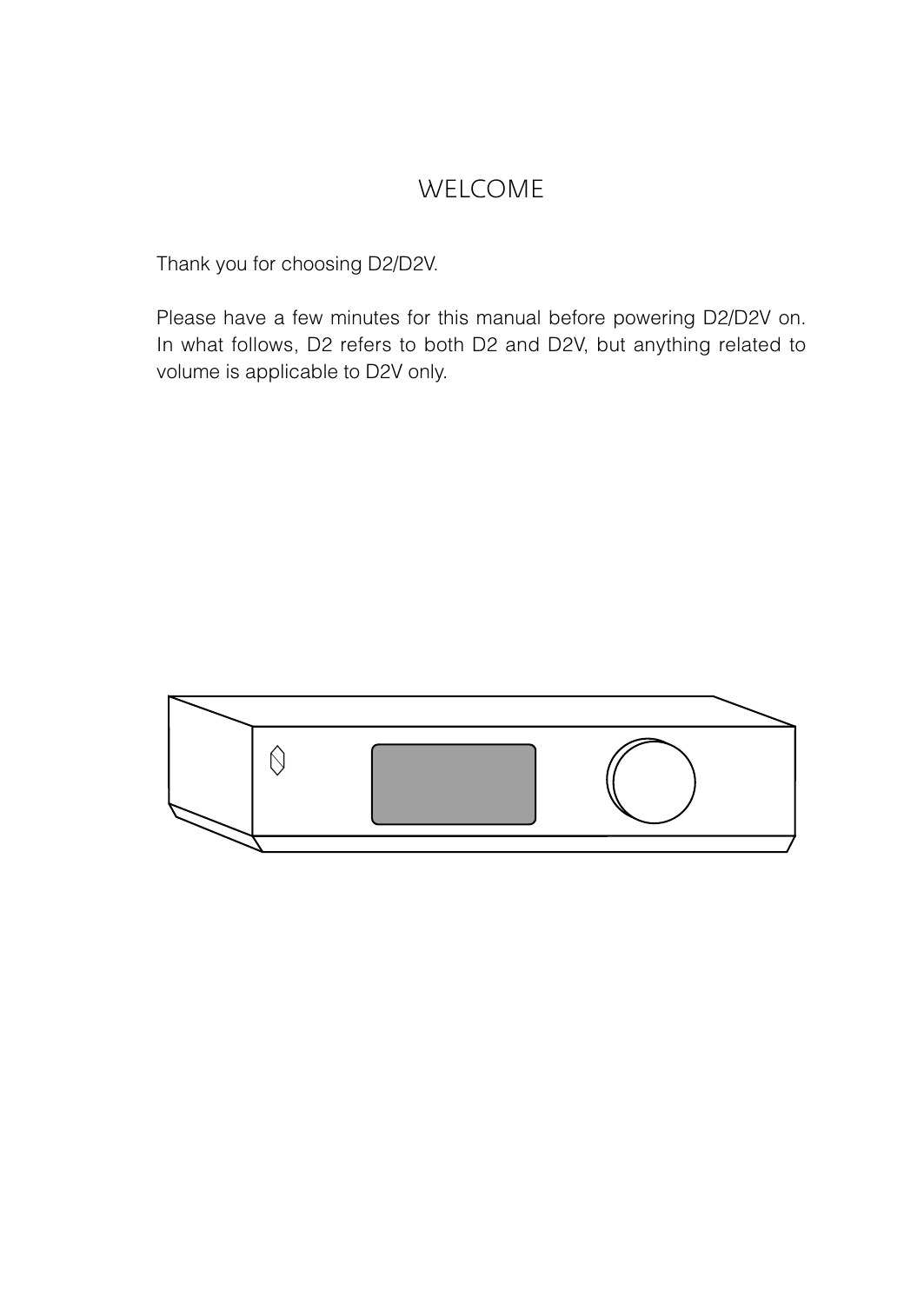# CONTENTS

#### Getting Started

#### Connection

## Operation

Specification

## UNPACKING

You will find in the D2 box the following:

- COS D2
- a remote control (D2V only)
- this manual

Please keep the D2 box. In an unlikely event that maintenance is needed, the box shall be used for protection of D2 in transit.

## PLACEMENT

D2 needs a solid and stable surface to stand firmly, and four boots should help keep it level. D2 does not need much air to stay operational, but suffocating it is certainly a bad idea. Where D2 is placed is not critical, but please keep it away from known magnetic fields.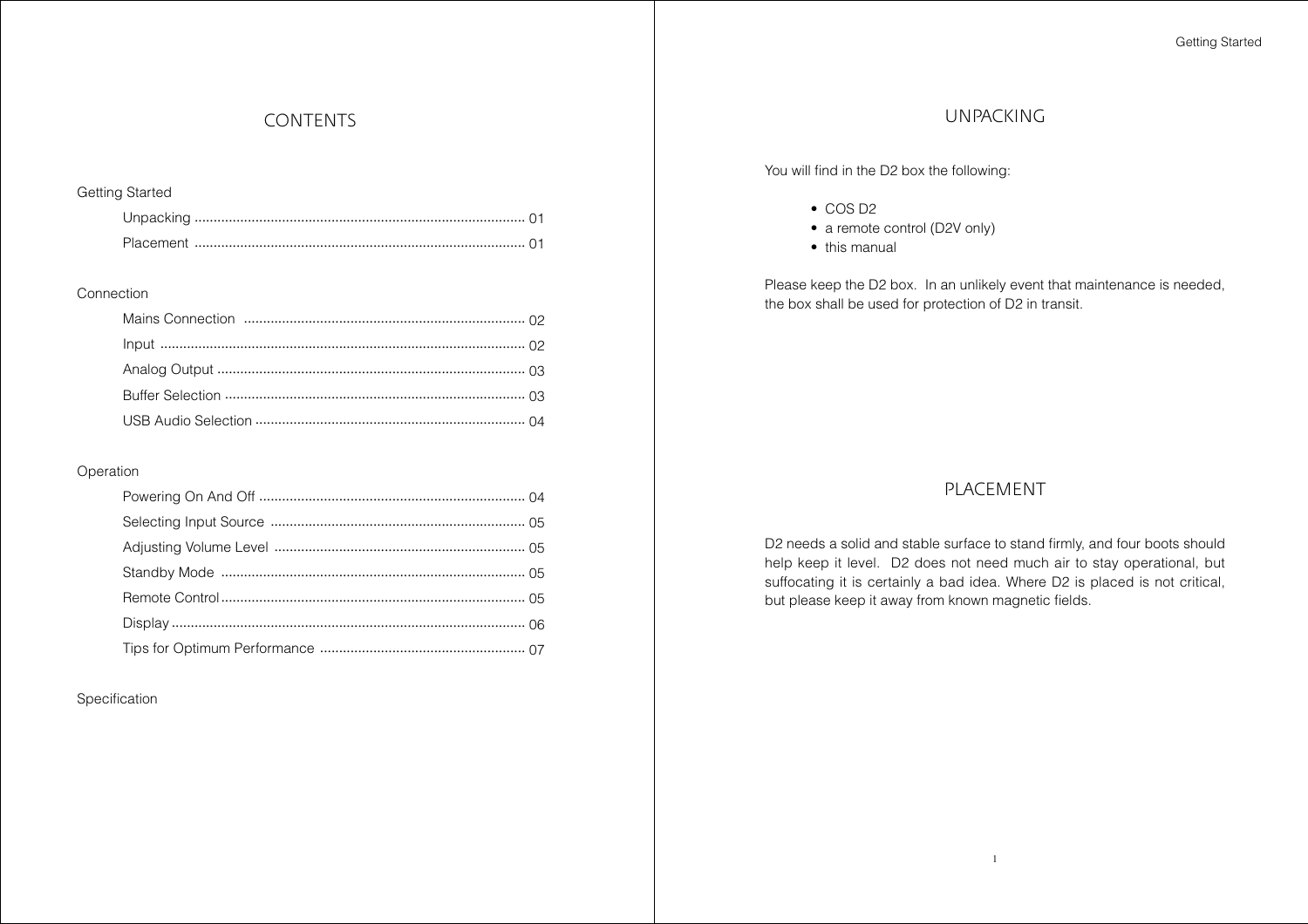## MAINS CONNECTION ANALOG OUTPUT

D2 works from 100 to 240VAC mains, so voltage selection is not needed.

## INPUT

- #1 USB Audio (USB Type B connector) D2 supports both USB Audio Class 1.0 and 2.0 with the following sampling rates and bit depths:
	- Audio Class 1.0 up to 96K samples per second, 16/24 bits depth
	- Audio Class 2.0 up to 192K samples per second, 16/24 bits depth and DSD64/DSD128 (DoP)

Please set D2 into standby mode and use the USB AUDIO switch on the back panel to make your selection. The selected class takes effect when D2 leaves standby mode. Both Audio Class 1.0 and 2.0 work on MAC OS, but only Class 1.0 works on Windows. They are natively supported; there is no need for additional device drivers<sup>\*\*</sup>

- #2/#3 Optical Input (Toslink)
- #4 S/PDIF Input (RCA connector)
- #5 AES/SBU Input (XRL female connector pair)

Pin 1: Ground Pin 2: Signal + (non-inverting) Pin 3: Singal - (inverting) Connector ground lug: chassis ground



1. Unbalanced analog output: RCA 2. Balanced analog output: XLR male The pin assignments of these XLR-type male outputs are: Pin 1: Ground Pin 2: Signal + (non-inverting) Pin 3: Singal - (inverting) Connector ground lug: chassis ground



## BUFFER SELECTION

There is a buffer switch on the back panel, and it should be turned on for optimum performance. Sometimes digital music data do not move along and get converted in perfect tandem, which causes jitters, and even a few micro-seconds timing error is enough to perturb the ears and frustrate the mind. Therefore, D2 uses a buffer of one-second depth, along with an independent and accurate clock, to receive data, align them and send them out in precise time frames for conversion.

For videos, the buffer should be switched off. This selection makes D2 reduce the depth of the buffer a little to ensure video-audio synchronization. Switching the buffer on or off takes effect immediately.

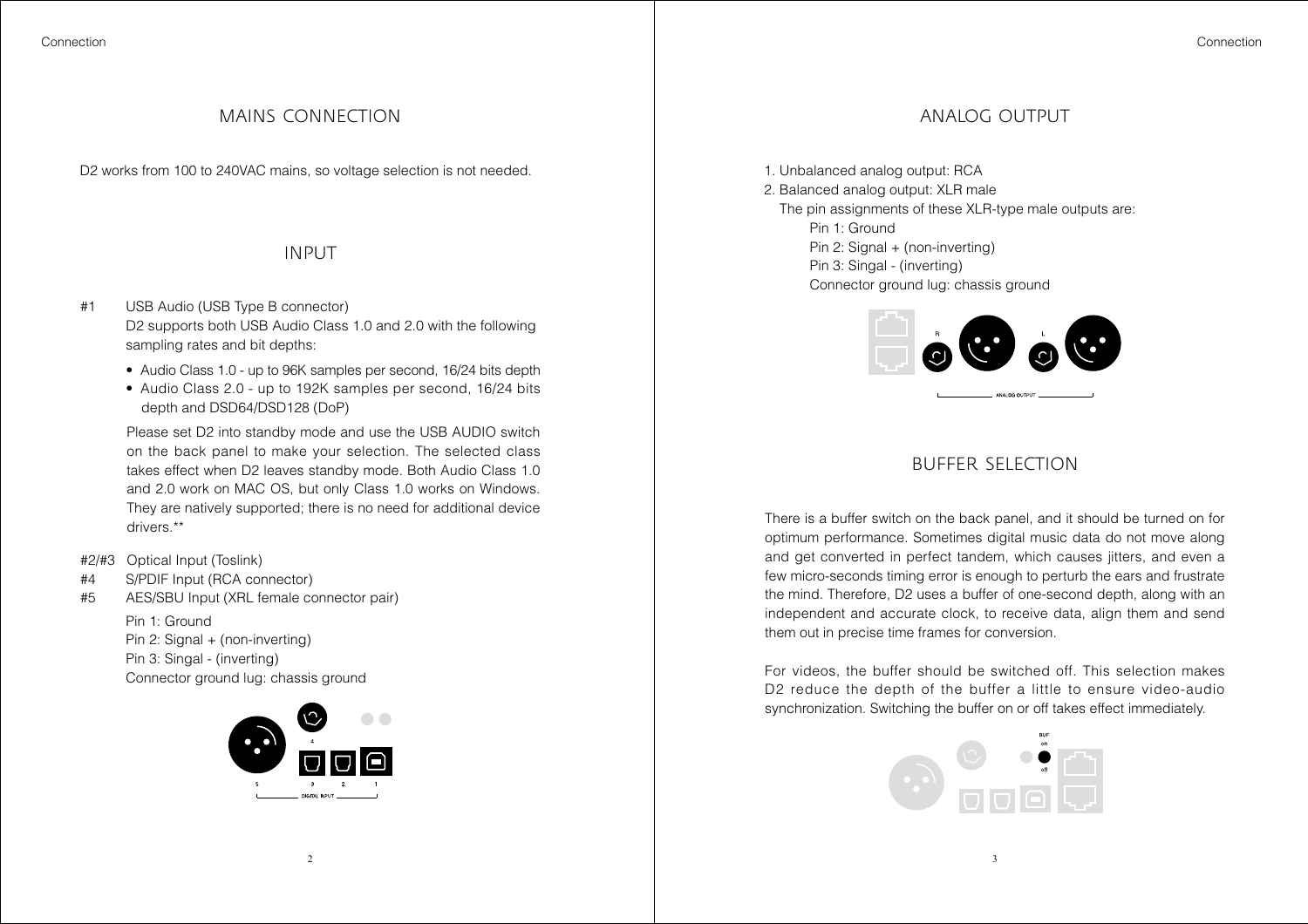## USB AUDIO SELECTION

D2 supports both USB Audio Class 1.0 and 2.0. The main difference between USB Audio Class 1.0 and 2.0 is that the USB Audio Class 1.0 can't go beyond 96K samples per second with 24 bit data depth.

Always power D2 off or put D2 into standby mode before adjusting the USB Audio Selection switch. The selection takes effect when D2 is powered on or leaves standby mode.

 $\begin{picture}(120,15) \put(0,0){\line(1,0){15}} \put(15,0){\line(1,0){15}} \put(15,0){\line(1,0){15}} \put(15,0){\line(1,0){15}} \put(15,0){\line(1,0){15}} \put(15,0){\line(1,0){15}} \put(15,0){\line(1,0){15}} \put(15,0){\line(1,0){15}} \put(15,0){\line(1,0){15}} \put(15,0){\line(1,0){15}} \put(15,0){\line(1,0){15}} \put(15,0){\line($ 

# POWERING ON AND OFF

After power is switched on, the COS logo will appear on the display for a few seconds, and the working status such as input source will be shown afterwards. Now D2 is successfully powered on and ready for input source selection.

4





## SELECTING INPUT SOURCE

The default input source is USB 1.0 or 2.0 depending on your selection from the back panel, and the next input source can be selected by shortly pressing the knob. The order of the selection is USB 1.0 (or 2.0), Optical, RCA, XLR, and back to the USB 1.0 (or 2.0) as a loop.

## ADJUSTING VOLUME LEVEL

Volume is changed by rotating the knob. Rotating the knob counterclockwise brings the volume up; clockwise, down. And it is shown on the display from -63.75dB to 0dB (loudest) with a 0.25dB interval.

## STANDBY MODE

A long press (about one second) on the knob or a press on the STANDBY key on the D2 remote control puts D2 into standby mode. In this mode, the volume and output relays are turned off, and D2 goes into a state of low power consumption. Another long press on the knob or a press on the STANDBY key on the remote control makes D2 leave standby mode; music resumes and volume hops back to the previous level.

# REMOTE CONTROL

The D2 remote control is easy to use. Just aim the remote control at D2 and press buttons. When power is running low, please use a screwdriver to open the cover at the back of remote control to replace batteries.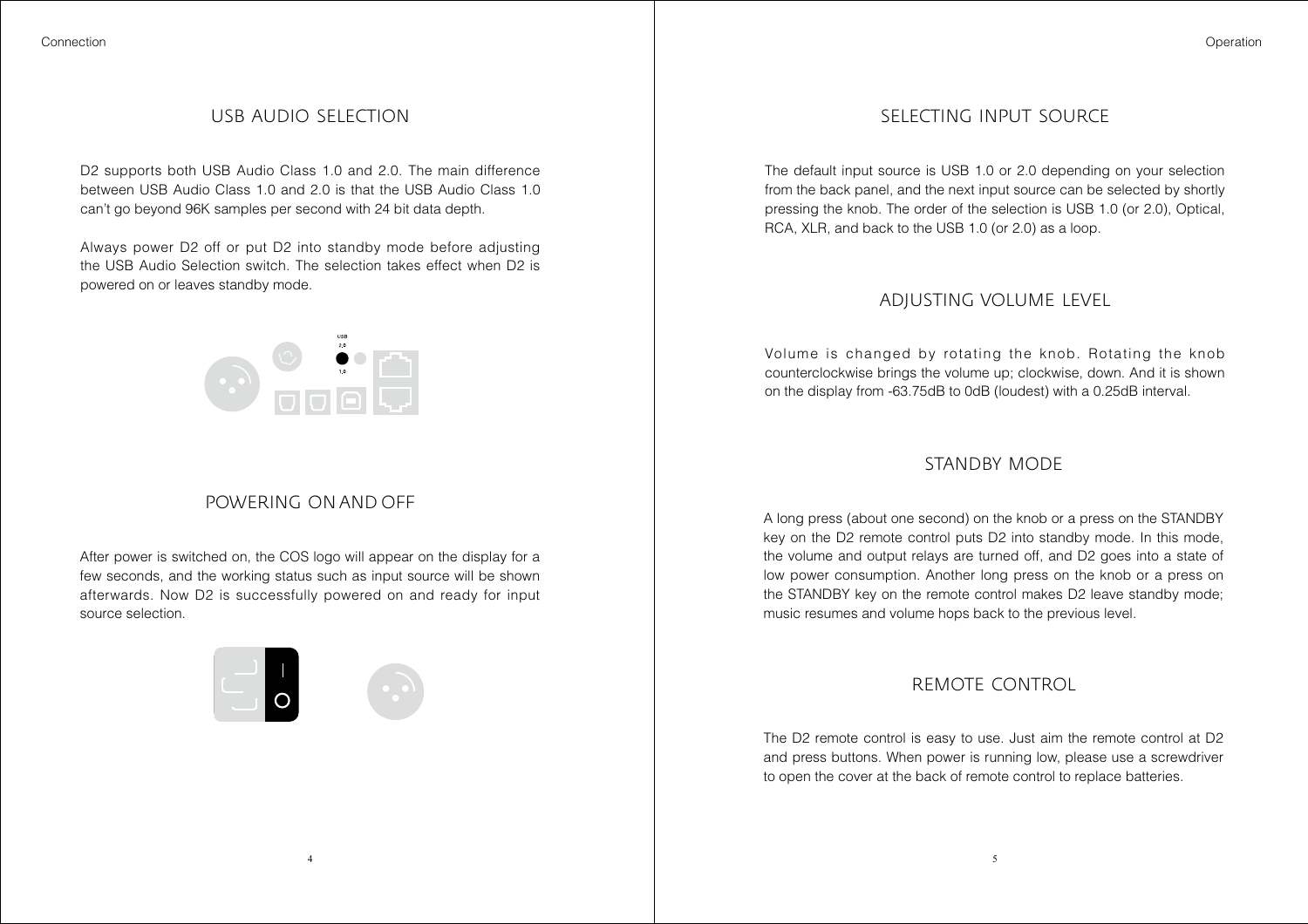## DISPLAY

A 128 by 64 pixels white OLED display is used to show the current status.

**D2**



Volume shown on the upper portion

**D2V**



# TIPS for OPTIMUM PERFORMANCE

- Give D2 ten minutes to warm up and attain an internal thermal equilibrium, which ensures a seamless flow of enchanting music.
- Switch the one-second buffer on for music and off for video.
- Turn off the up-sampling feature of your player and play music at its original sampling rate. D2's dedicated DSP with COS Engineering's algorithms will do a the job.
- Fix the volume of your player at its maximum and use D2 to adjust volume. Failing to do so may reduce the bit-depth of music data and compromise musicality.

\*\* If you are a Windows user and interested in using Audio Class 2.0 for D2, please visit www.cosengineering.com. Driver and more information are available.